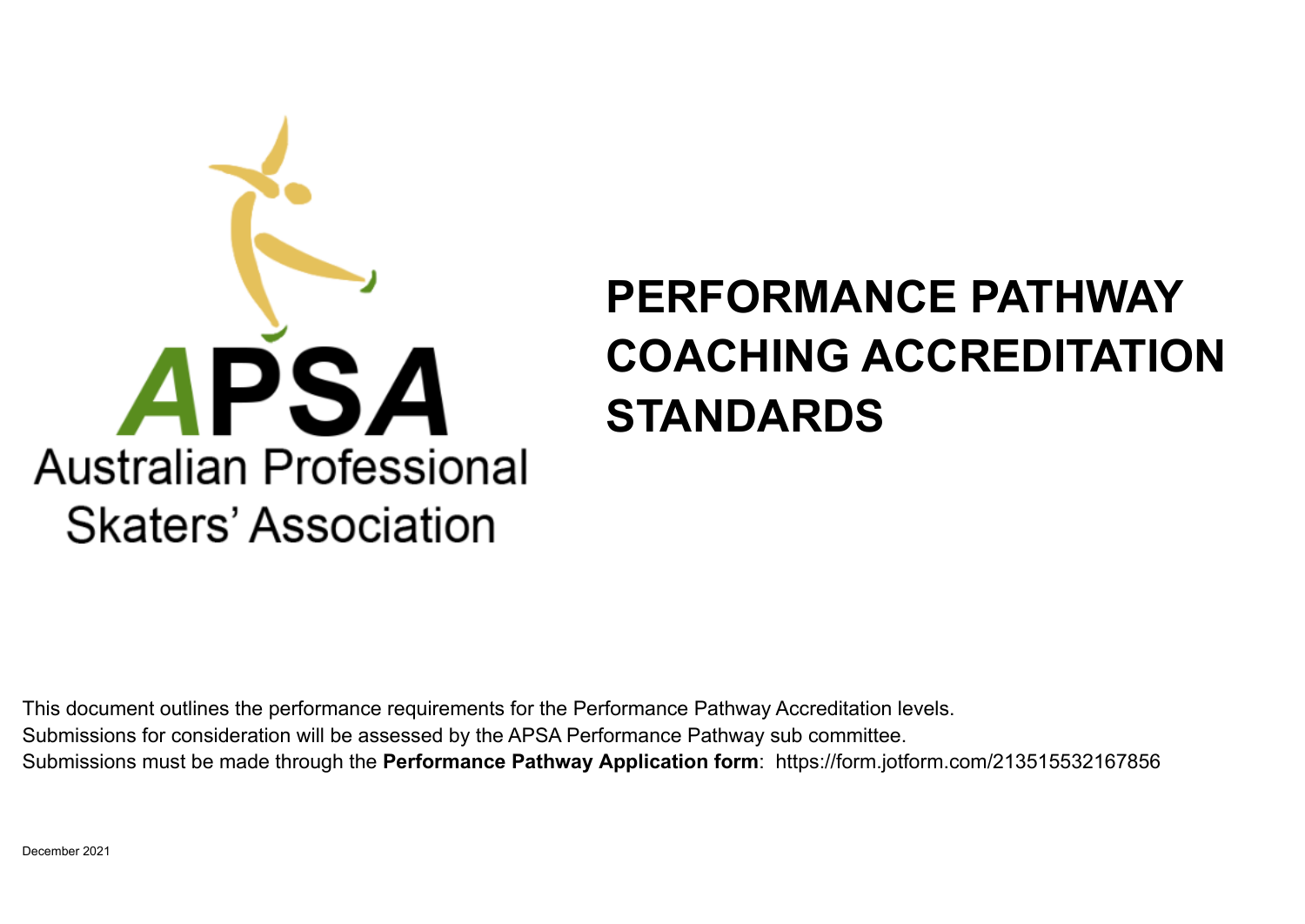## REQUIREMENTS SINGLES PAIRS AND DANCE. ALL submissions will be checked and verified by the APSA Performance pathway sub committee.

**MUST** have been the **PRIMARY** coach for a period of 12 months prior to the events OR in the case of a new team (pairs,dance,synch) been the PRIMARY coach for the season leading into the event, *working with the athletes 75% of the time* and is in charge of planning and development of the athletes.

Where 2 coaches hold equal responsibility for the planning and development of the athletes each coach **MUST** be working with the athletes at least 45% of the time and include documentation outlining their individual roles and responsibilities and coaching time per week.

In the case an athlete(s) changes coaches during the season the previous coach will receive credit for the following 12 months **UNLESS** the new coach can show a significant improvement in the skater during their time with them for that season.

**ISA Int'l Benchmark Score:** The sub committee have considered the ISA Benchmark scores and determined the scores published as of the 2021 season will be used retrospectively to ensure equality. In the case the SOV or required elements have drastically changed the TES of the individual skater/team will be reassessed using the current SOV and with consideration to the required elements. Results of athletes who have represented other ISU members must have achieved the ISA Benchmark score at a National or *ISU event that meets the criteria to achieve the ISA Benchmark score.*

**NOTE:** Due to the continuing development of the sport, criteria for future assessments may change at the total discretion of APSA.

Prior to the introduction of the ISU Championship TES scores the Sub committee will evaluate each athlete on a case by case basis taking into consideration the standard of the sport Internationally at that time.

| <b>Advanced Performance (3P)</b>                                                                                                                              | Senior (4)                                                                                                                                                  | <b>High Performance (5)</b>                                                                                                                                                                                                                 | Elite $(6)$                                                                                                                                                                                                                | Master (7)                                                                                                                                                                                                            |  |
|---------------------------------------------------------------------------------------------------------------------------------------------------------------|-------------------------------------------------------------------------------------------------------------------------------------------------------------|---------------------------------------------------------------------------------------------------------------------------------------------------------------------------------------------------------------------------------------------|----------------------------------------------------------------------------------------------------------------------------------------------------------------------------------------------------------------------------|-----------------------------------------------------------------------------------------------------------------------------------------------------------------------------------------------------------------------|--|
| 2 DIFF skaters/teams who<br>achieve the ISA Int'l Benchmark<br>score                                                                                          | 2 DIFF skaters/teams who<br>achieve the ISA Int'l Benchmark<br>score <b>AND</b> successfully<br>competed the ISU requirements<br>for the specified division | 2 DIFF skaters/teams who<br>achieve the ISA Int'l Benchmark<br>score AND successfully competed<br>ISU requirements for the specified<br>division                                                                                            | 2 DIFF skaters/teams at ISU<br>World Junior Championships / 4<br>Continents / ISU Senior Grand<br>Prix Events.                                                                                                             |                                                                                                                                                                                                                       |  |
| <b>Basic Novice to Senior</b>                                                                                                                                 | Advanced Novice to Senior                                                                                                                                   | Jnr Int'l, Senior National / Int'l                                                                                                                                                                                                          | Junior and / or Senior                                                                                                                                                                                                     | Senior                                                                                                                                                                                                                |  |
| Achieved at an ISA Benchmark<br>event                                                                                                                         | Achieved at an ISA benchmark<br>event / AFSC / ISU Int'l                                                                                                    | Achieved at the AFSC or ISU Int'l<br>event.                                                                                                                                                                                                 |                                                                                                                                                                                                                            |                                                                                                                                                                                                                       |  |
|                                                                                                                                                               |                                                                                                                                                             | Jnr skaters:<br>Women: 1 clean triple<br>Men: 2 diff clean triples                                                                                                                                                                          | Jnr skaters:<br>Women: 2 diff clean triple jumps<br>Men: 3 diff clean triples<br>Achieved at an ISU Int'l event                                                                                                            |                                                                                                                                                                                                                       |  |
|                                                                                                                                                               |                                                                                                                                                             | Snr skaters:<br>Consideration for YWOG may be<br>Women: 2 diff triples clean<br>given <b>IF</b> the skater earns the spot<br>Men: 3 diff triples clean<br>for Australia.                                                                    |                                                                                                                                                                                                                            |                                                                                                                                                                                                                       |  |
| Thorough knowledge of<br>Knowledge to develop athletes<br>from the club/state level to<br>developing skaters from National<br>Nationals.<br>to Int'l pathway. |                                                                                                                                                             | Have the technical skills and<br>knowledge to coach ISU Jnr and<br>Snr required elements. Have<br>sustained experience in<br>successfully coaching Snr<br>National and Jnr/Snr Int'l skaters<br>over a sustained period of time<br>(7years) | Must have considerable<br>experience in successfully<br>coaching elite athletes over a<br>sustained period of time (10years)<br>with recognition as an authority in<br>their discipline at the National or<br>Int'l level. | Must have substantial experience<br>in successfully coaching elite<br>athletes over an enduring period<br>of time (15 years) with standing<br>and recognition as an authority in<br>their discipline Internationally. |  |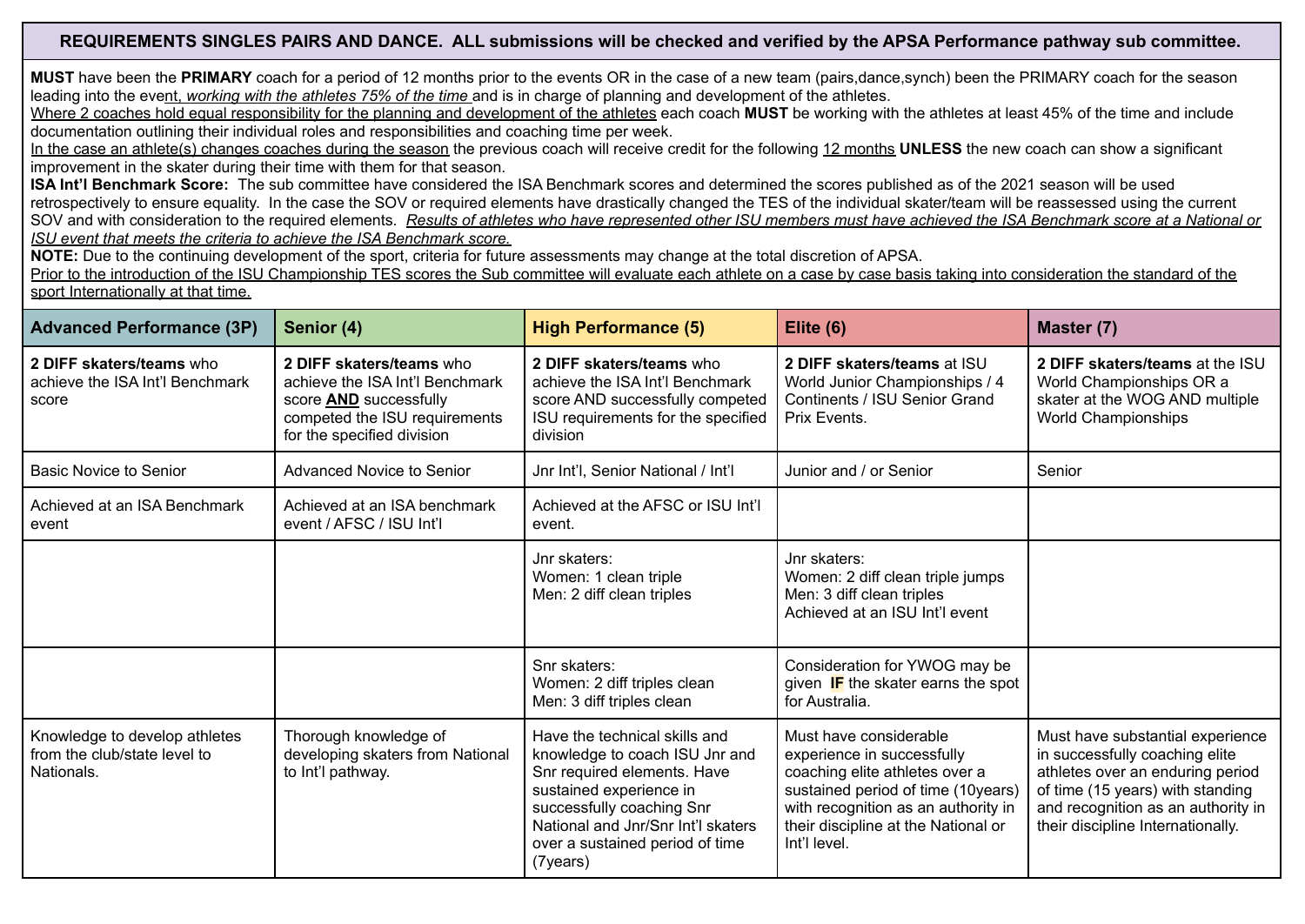## **REQUIREMENTS SYNCHRONIZED SKATING**

**MUST** have been the **PRIMARY** coach for a period of 12 months prior to the events OR in the case of a new team (pairs,dance,synch) been the PRIMARY coach for the season leading into the event, *working with the athletes 75% of the time* and is in charge of planning and development of the athletes.

Where 2 coaches hold equal responsibility for the planning and development of the athletes each coach MUST be working with the athletes at least 45% of the time and include documentation outlining their individual roles and responsibilities and coaching time per week.

In the case an athlete(s) changes coaches during the season the previous coach will receive credit for the following 12 months UNLESS the new coach can show a significant improvement in the team during their time with them for that season.

**ISA Int'l Benchmark Score:** The sub committee have considered the ISA Benchmark scores and determined the scores published as of 2021 will be used retrospectively to ensure equality. In the case the SOV has drastically changed the TES of the individual skater/team will be reassessed using the current SOV. In the case a coach has been teaching in another country, the athletes must have achieved the ISA Benchmark score at a National event with Technical and Judging panels that meet the same criteria as the ISA Benchmark events or at an ISU International event.

| <b>Advanced Performance (3P)</b>                                         | Senior (4)                                                                   | <b>High Performance (5)</b>                                                                                                                                                                                        | Elite $(6)$                                                                                                                                                                                                            | Master (7)                                                                                                                                                                                                         |  |
|--------------------------------------------------------------------------|------------------------------------------------------------------------------|--------------------------------------------------------------------------------------------------------------------------------------------------------------------------------------------------------------------|------------------------------------------------------------------------------------------------------------------------------------------------------------------------------------------------------------------------|--------------------------------------------------------------------------------------------------------------------------------------------------------------------------------------------------------------------|--|
| Teams at 3 Diff AFSC who<br>achieve the ISA Int'l Benchmark<br>Score     | <b>Teams at 3 Diff AFSC who</b><br>achieve the ISA Int'l Benchmark<br>Score  | Teams at multiple (4) ISU<br>International competitions.                                                                                                                                                           | Teams at multiple (4) ISU World<br>Jnr Championships / World Junior<br>Challenge Cup n/ world<br>Championships.                                                                                                        | Teams at multiple (4) ISU World<br>Championships.                                                                                                                                                                  |  |
| Basic Novice to Senior                                                   | Advanced Novice to Senior                                                    | Junior / Senior                                                                                                                                                                                                    | Junior / Senior                                                                                                                                                                                                        |                                                                                                                                                                                                                    |  |
| Achieved at an ISA Benchmark<br>event / AFSC                             | Achieved at an ISA benchmark<br>event / AFSC / ISU Int'l                     | Achieved the ISA Int'l benchmark<br>Attained at least one (1) top 75%<br>finish at the event.<br>score at an ISU Int'l competition.                                                                                |                                                                                                                                                                                                                        | Attained at least one (1) top 75%<br>finish at an ISU World<br>Championship.                                                                                                                                       |  |
| Knowledge to develop Teams<br>from the club/state level to<br>Nationals. | Thorough knowledge of<br>developing Teams from National<br>to Int'l pathway. | Have the technical skills and<br>knowledge to coach ISU Jnr and<br>Snr required elements and have<br>sustained experience in<br>successfully coaching at this level<br>over a sustained period of time<br>(7years) | Must have considerable<br>experience in successfully<br>coaching elite Teams over a<br>sustained period of time (10years)<br>with recognition as an authority in<br>their discipline at the National or<br>Int'l level | Must have substantial experience<br>in successfully coaching elite<br>Teams over an enduring period of<br>time (15 years) with standing and<br>recognition as an authority in their<br>discipline Internationally. |  |